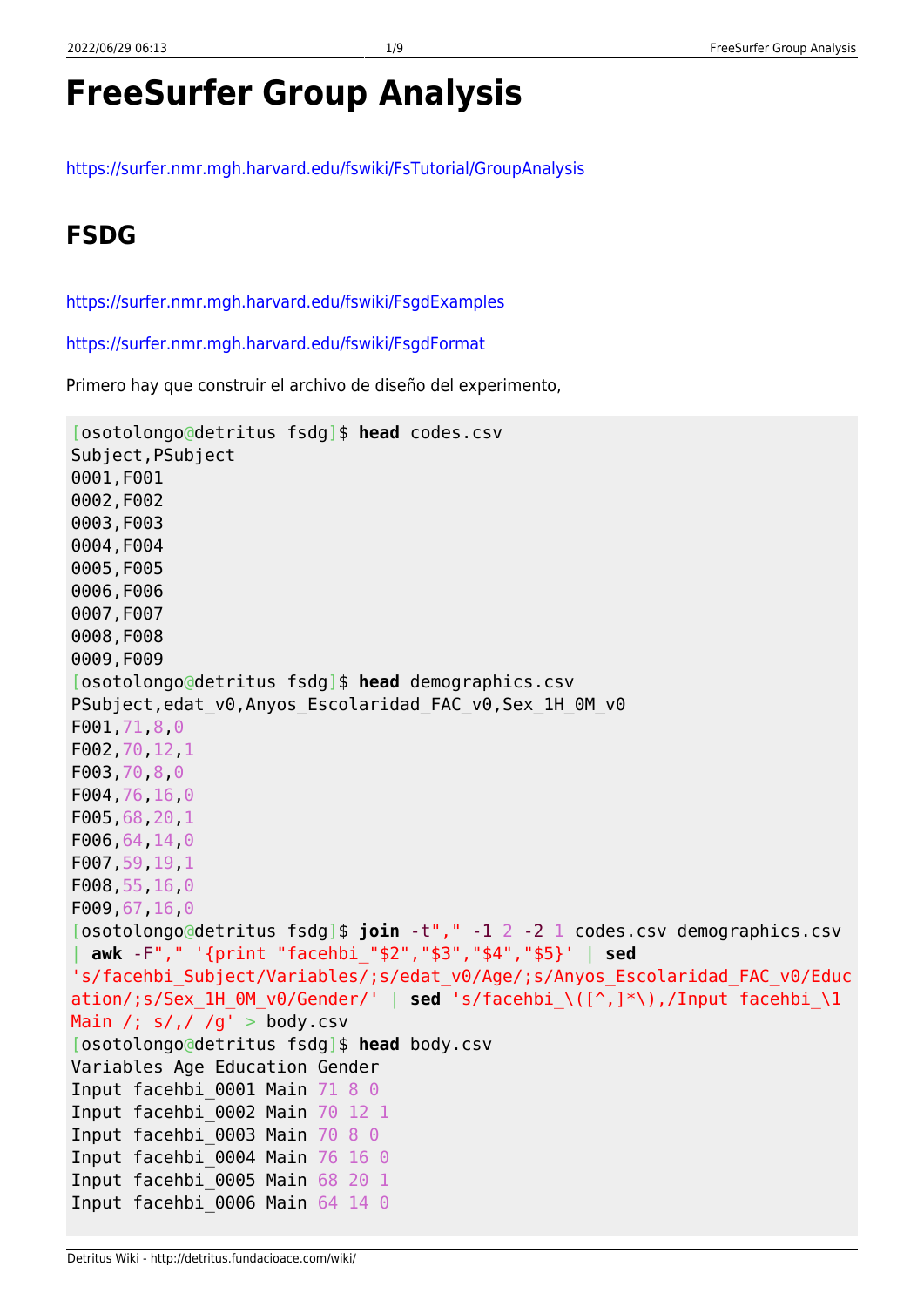Last<br>update: update: 2020/08/04 neuroimagen:fs\_group\_analysis http://detritus.fundacioace.com/wiki/doku.php?id=neuroimagen:fs\_group\_analysis&rev=1594890275 10:46

```
Input facehbi_0007 Main 59 19 1
Input facehbi 0008 Main 55 16 0
Input facehbi 0009 Main 67 16 0
[osotolongo@detritus fsdg]$ cat headers.txt
GroupDescriptorFile 1
Title FACEHBI_all
Class Main
[osotolongo@detritus fsdg]$ cat headers.txt body.csv > facehbi.fsdg
[osotolongo@detritus fsdg]$ head facehbi.fsdg
GroupDescriptorFile 1
Title FACEHBI_all
Class Main
Variables Age Education Gender
Input facehbi 0001 Main 71 8 0
Input facehbi_0002 Main 70 12 1
Input facehbi 0003 Main 70 8 0
Input facehbi_0004 Main 76 16 0
Input facehbi_0005 Main 68 20 1
Input facehbi 0006 Main 64 14 0
```
#### **GLM Analysis (mri\_glmfit)**

Primero construimos los contrastes, diciendole a FS cual es la variable que nos interesa, en este caso la edad,

<https://surfer.nmr.mgh.harvard.edu/fswiki/Fsgdf1G2V>

```
[osotolongo@detritus fsdg]$ cat facehbi.mtx
0 1 0 0
```
Ahora vamos a correr el modelo con este contraste,

```
[osotolongo@detritus fsdg]$ mris_preproc --fsgd facehbi.fsdg --cache-in
thickness.fwhm10.fsaverage --target fsaverage --hemi lh --out
lh.facehbi.age.thickness.10.mgh
[osotolongo@detritus fsdg]$ mri glmfit --y lh.facehbi.age.thickness.10.mgh -
-fsgd facehbi.fsdg --C facehbi.mtx --surf fsaverage lh --cortex --glmdir
lh.facehbi.age.glmdir
```
Para usar freeview me he tenido que ir a la [FSL VM](http://detritus.fundacioace.com/wiki/doku.php?id=neuroimagen:virtfsl)

```
[fsluser@FSLVm7_64 fsdg]$ freeview -f
$SUBJECTS_DIR/fsaverage/surf/lh.inflated:annot=aparc.annot:annot_outline=1:o
verlay=lh.facehbi.age.glmdir/facehbi/sig.mgh:overlay_threshold=4,5 -viewport
3d
```
http://detritus.fundacioace.com/wiki/ Printed on 2022/06/29 06:13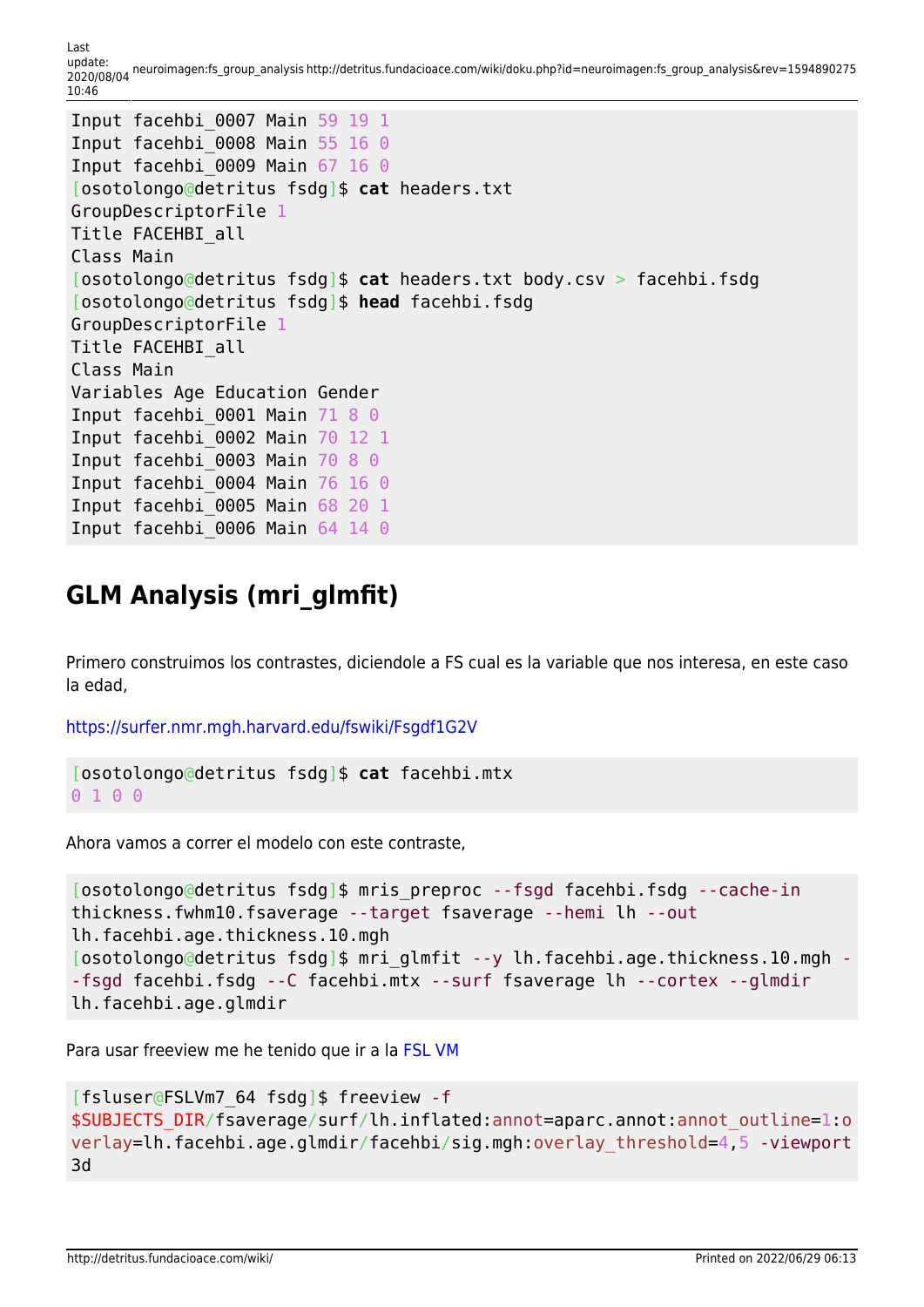

Cambiando el overlay threshold para que muestre toda la significancia,



Ejemplo, fijando uncorrected p<0.001,



Detritus Wiki - http://detritus.fundacioace.com/wiki/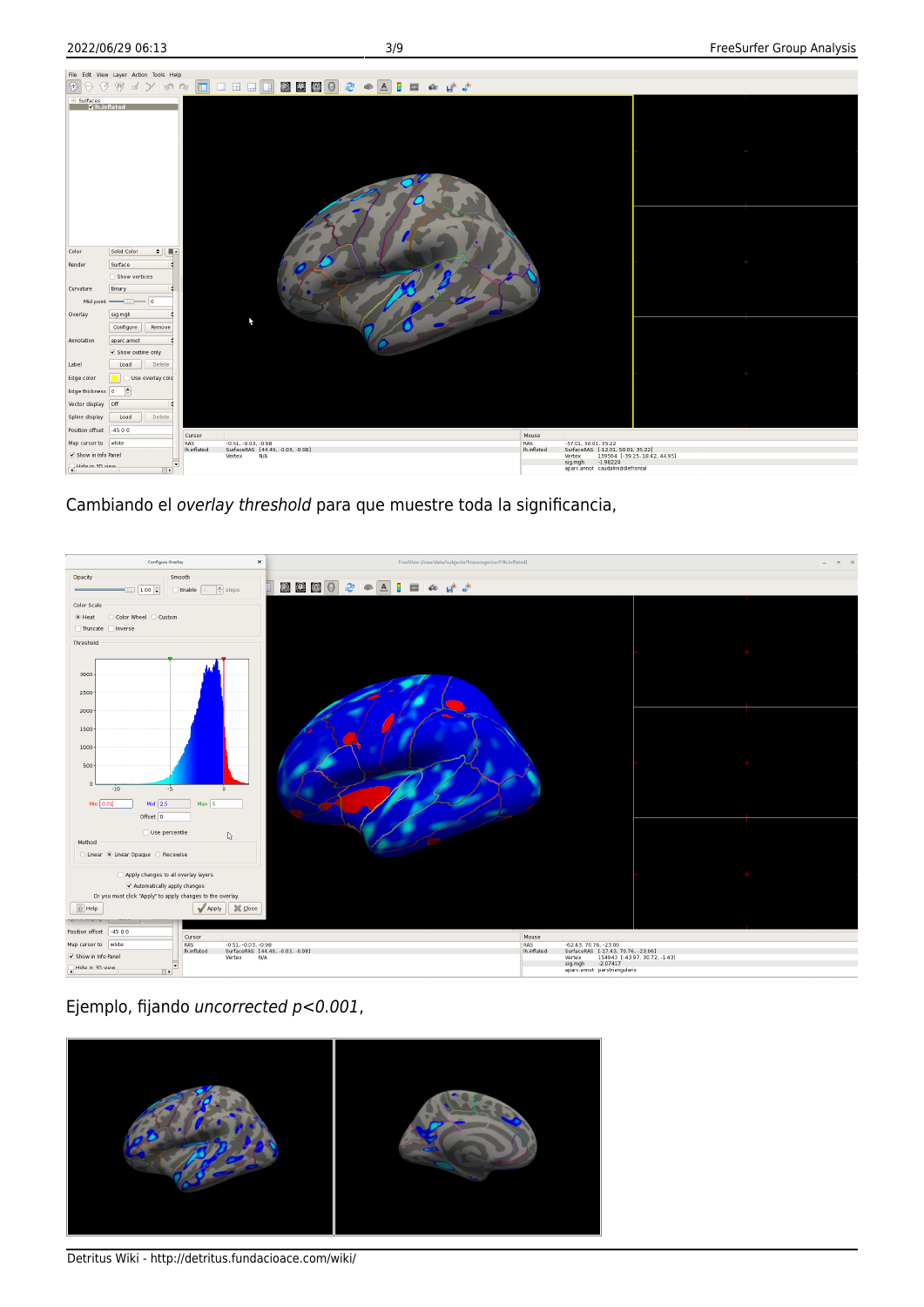Last update: 2020/08/04 neuroimagen:fs\_group\_analysis http://detritus.fundacioace.com/wiki/doku.php?id=neuroimagen:fs\_group\_analysis&rev=1594890275 10:46

## **Clusterwise Correction for Multiple Comparisons**

Ahora voy a buscar los clusters con una p>0.05

[osotolongo@detritus fsdg]\$ mri\_glmfit-sim --glmdir lh.facehbi.age.glmdir - cache 4 neg --cwp 0.05 --2spaces

A ver,

freeview -f

\$SUBJECTS\_DIR/fsaverage/surf/lh.inflated:overlay=lh.facehbi.age.glmdir/faceh bi/cache.th40.neg.sig.cluster.mgh:overlay\_threshold=2,5:annot=lh.facehbi.age .glmdir/facehbi/cache.th40.neg.sig.ocn.annot -viewport 3d



También hay un resumen de los clusters que se han encontrado a esta significancia,

#### [osotolongo@detritus fsdg]\$ **cat**

```
lh.facehbi.age.glmdir/facehbi/cache.th40.neg.sig.cluster.summary
# Cluster Growing Summary (mri_surfcluster)
# $Id: mri_surfcluster.c,v 1.57.2.3 2016/11/17 18:19:42 zkaufman Exp $
# $Id: mrisurf.c,v 1.781.2.6 2016/12/27 16:47:14 zkaufman Exp $
# CreationTime 2020/06/11-08:12:12-GMT
# cmdline mri_surfcluster.bin --in lh.facehbi.age.glmdir/facehbi/sig.mgh --
mask lh.facehbi.age.glmdir/mask.mgh --cwsig
lh.facehbi.age.glmdir/facehbi/cache.th40.neg.sig.cluster.mgh --sum
lh.facehbi.age.glmdir/facehbi/cache.th40.neg.sig.cluster.summary --ocn
lh.facehbi.age.glmdir/facehbi/cache.th40.neg.sig.ocn.mgh --annot aparc --
cwpvalthresh 0.05 --o
lh.facehbi.age.glmdir/facehbi/cache.th40.neg.sig.masked.mgh --no-fixmni --
csd /usr/local/freesurfer/average/mult-comp-
cor/fsaverage/lh/cortex/fwhm14/neg/th40/mc-z.csd --csdpdf
lh.facehbi.age.glmdir/facehbi/cache.th40.neg.pdf.dat --vwsig
lh.facehbi.age.glmdir/facehbi/cache.th40.neg.sig.voxel.mgh --vwsigmax
lh.facehbi.age.glmdir/facehbi/cache.th40.neg.sig.voxel.max.dat --oannot
lh.facehbi.age.glmdir/facehbi/cache.th40.neg.sig.ocn.annot --bonferroni 2 --
```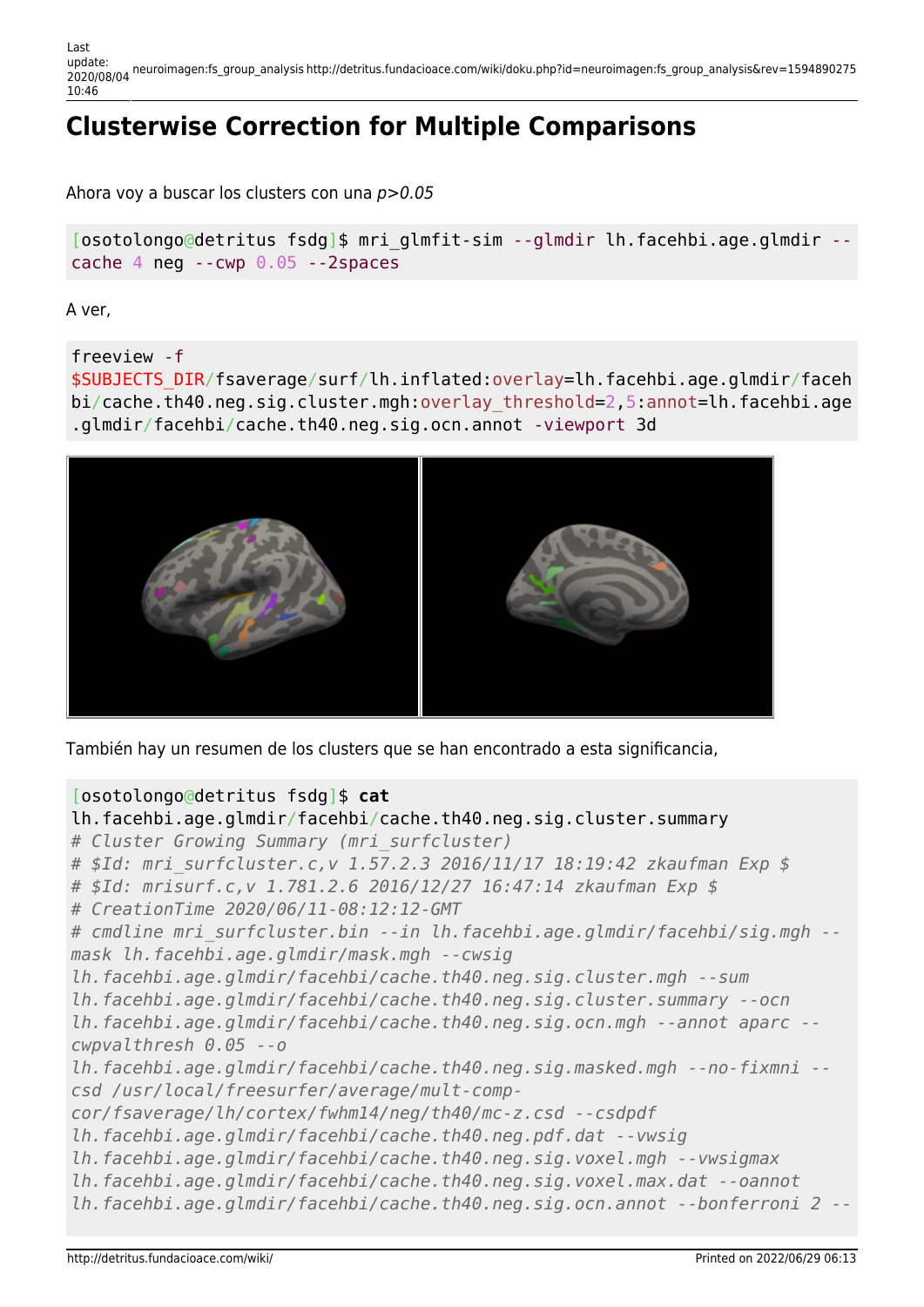```
surf white
# cwd /nas/data/facehbi/fsdg
# sysname Linux
# hostname detritus.fundacioace.com
# machine x86_64
# FixVertexAreaFlag 1
# FixSurfClusterArea 1
#
# Input lh.facehbi.age.glmdir/facehbi/sig.mgh
# Frame Number 0
# srcsubj fsaverage
# hemi lh
# surface white
# group_avg_surface_area 82220
# group_avg_vtxarea_loaded 1
# annot aparc
# SUBJECTS_DIR /nas/data/subjects
# SearchSpace_mm2 75610.7
# SearchSpace_vtx 147840
# Bonferroni 2
# Minimum Threshold 4
# Maximum Threshold infinity
# Threshold Sign neg
# AdjustThreshWhenOneTail 1
# CW PValue Threshold: 0.05
# Area Threshold 0 mm^2
# CSD thresh 4.000000
# CSD nreps 10000
# CSD simtype null-z
# CSD contrast NA
# CSD confint 90.000000
# Overall max 2.34317 at vertex 124430
# Overall min -11.9208 at vertex 75951
# NClusters 27
# FixMNI = 0
#
# ClusterNo Max VtxMax Size(mm^2) MNIX MNIY MNIZ CWP CWPLow
CWPHi NVtxs WghtVtx Annot
   1 -6.017 60982 491.13 -47.9 -18.5 -2.1 0.00020 0.00000
0.00040 1098 5034.35 superiortemporal
 2 -11.921 75951 428.53 -31.7 -41.3 -9.1 0.00020 0.00000
0.00040 941 6762.90 parahippocampal
   3 -7.640 112606 361.05 -20.6 -99.6 -2.3 0.00020 0.00000
0.00040 432 2179.37 lateraloccipital
   4 -5.486 105941 331.99 -17.1 -32.3 56.5 0.00020 0.00000
0.00040 865 - 3748.97 precentral
 5 -5.449 35788 316.75 -44.9 6.5 -23.4 0.00020 0.00000
0.00040    611    2771.80    superiortemporal
 6 -7.472 67375 290.75 -20.6 30.7 50.4 0.00020 0.00000
0.00040  424     -2270.56     superiorfrontal
 7 -4.824 159440 286.63 -8.8 -58.3 11.9 0.00020 0.00000
```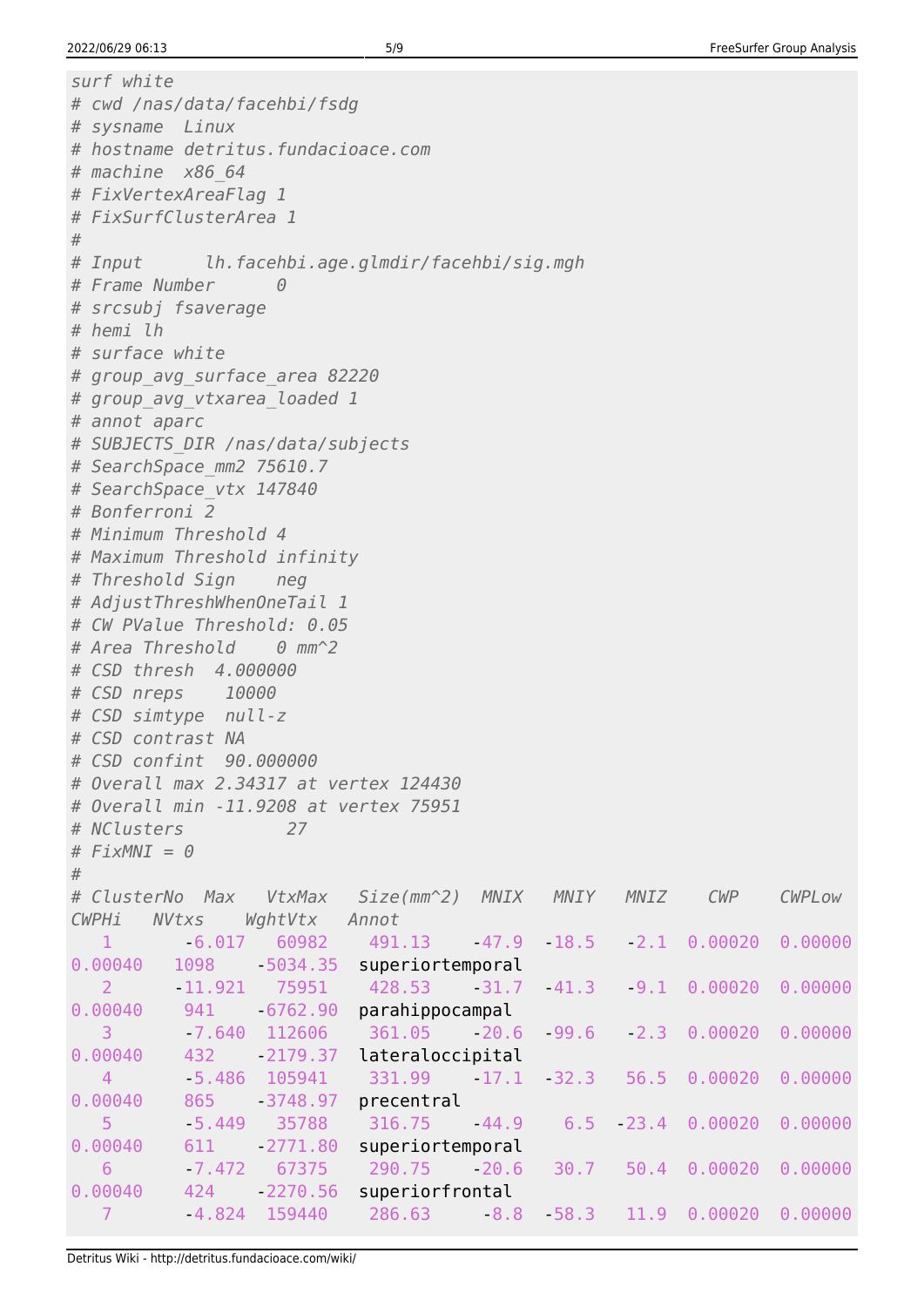| 0.00040 | 622      | $-2552.03$      | precuneus                                      |         |         |                                       |         |
|---------|----------|-----------------|------------------------------------------------|---------|---------|---------------------------------------|---------|
| 8       | 6.970    | 138044          | 273.27<br>$-30.3$                              | $-20.0$ | 68.2    | 0.00020                               | 0.00000 |
| 0.00040 | 626      | $-3090.95$      | precentral                                     |         |         |                                       |         |
| 9       | $-6.527$ | 35125           | 264.21<br>$-35.4$                              | $-12.7$ | 18.8    | 0.00020                               | 0.00000 |
| 0.00040 | 820      | $-4057.14$      | insula                                         |         |         |                                       |         |
| 10      | 5.259    | 113827          | 256.47<br>$-58.3$                              | $-17.5$ | $-17.2$ | 0.00020                               | 0.00000 |
| 0.00040 | 522      | $-2207.87$      | middletemporal                                 |         |         |                                       |         |
| 11      | $-6.063$ | 142574          | 227.96<br>18.1                                 | $-91.7$ | 16.1    | 0.00020                               | 0.00000 |
| 0.00040 | 329      | $-1494.23$      | lateraloccipital                               |         |         |                                       |         |
| 12      | $-4.901$ | 142130          | 215.89<br>$-61.7$                              | $-35.5$ | 5.4     | 0.00020                               | 0.00000 |
| 0.00040 | 478      | $-2005.09$      | bankssts                                       |         |         |                                       |         |
| 13      | $-7.124$ | 88387           | 197.22<br>$-10.7$                              | $-56.5$ | 26.6    | 0.00020                               | 0.00000 |
| 0.00040 | 436      | $-2167.82$      | precuneus                                      |         |         |                                       |         |
| 14      | $-5.977$ | 112248          | 187.37<br>$-31.2$                              | $-83.9$ | 6.5     | 0.00040                               | 0.00000 |
| 0.00080 | 312      | $-1449.31$      | lateraloccipital                               |         |         |                                       |         |
| 15      | $-5.741$ | 127670          | 174.29<br>$-54.6$                              | $-0.9$  | $-30.3$ | 0.00080                               | 0.00040 |
| 0.00140 | 210      | $-946.11$       | middletemporal                                 |         |         |                                       |         |
| 16      | $-5.957$ | 110612          | 155.97<br>$-44.6$                              | 23.1    | 18.8    | 0.00180                               | 0.00100 |
| 0.00260 | 258      | $-1195.22$      | parsopercularis                                |         |         |                                       |         |
| 17      | $-5.156$ | 102514          | 136.16<br>$-22.9$                              | 56.1    | 15.5    | 0.00459                               | 0.00340 |
| 0.00579 | 163      | $-710.54$       | rostralmiddlefrontal                           |         |         |                                       |         |
| 18      | $-5.618$ | 43104           | 128.92<br>$-24.3$                              | 6.2     | 48.4    | 0.00619                               | 0.00479 |
| 0.00759 | 289      | $-1317.77$      | caudalmiddlefrontal                            |         |         |                                       |         |
| 19      | $-5.445$ | 91005           | 128.90<br>$-21.8$                              | $-66.5$ | 0.5     | 0.00619                               | 0.00479 |
| 0.00759 | 285      | $-1241.01$      | lingual                                        |         |         |                                       |         |
| 20      | $-4.760$ | 47386           | 121.71<br>$-8.2$                               | 33.1    | 33.9    | 0.00759                               | 0.00599 |
| 0.00918 | 190      | $-780.64$       | superiorfrontal                                |         |         |                                       |         |
| 21      | $-4.778$ | 107013          | 120.23<br>$-19.8$                              | $-83.3$ | 38.4    | 0.00798                               | 0.00639 |
| 0.00958 | 223      | $-941.62$       | superiorparietal                               |         |         |                                       |         |
| 22      | $-4.954$ | 58975           | 118.93<br>$-10.8$                              | 25.6    | $-17.8$ | 0.00818                               | 0.00659 |
| 0.00978 | 269 —    | $-1155.28$      | medialorbitofrontal                            |         |         |                                       |         |
| 23      |          | $-4.799$ 38711  | 117.04                                         |         |         | $-60.9$ $-46.0$ $1.9$ 0.00898 0.00739 |         |
| 0.01077 |          | 232 956.50      | bankssts                                       |         |         |                                       |         |
| 24      |          |                 | $-6.095$ 1815 116.62 $-47.1$ 19.1 56.1 0.00918 |         |         |                                       | 0.00739 |
| 0.01097 | 319      | 1485.15         | postcentral                                    |         |         |                                       |         |
| 25      | $-4.976$ |                 | 77509 113.61 35.6 37.8 13.2 0.01057            |         |         |                                       | 0.00878 |
| 0.01236 | 190      | 814.05          | rostralmiddlefrontal                           |         |         |                                       |         |
| 26      |          | $-4.228$ 51760  | 87.69                                          |         |         | $-45.5$ $72.1$ $10.1$ $0.02524$       | 0.02247 |
| 0.02800 |          | 140 552.81      | inferiorparietal                               |         |         |                                       |         |
| 27      |          | $-6.056$ 126177 | 68.80                                          |         |         | $27.1$ 68.1 22.7 0.04898              | 0.04508 |
| 0.05288 |          |                 | 181 - 854.08 superiorparietal                  |         |         |                                       |         |

Last<br>update: update: 2020/08/04 neuroimagen:fs\_group\_analysis http://detritus.fundacioace.com/wiki/doku.php?id=neuroimagen:fs\_group\_analysis&rev=1594890275 10:46

## **Full data**

osotolongo@detritus:facehbi\$ head datacomb\_freesurfer\_neuro\_v0\_scdSUMCC.csv Subject, SubjID, code facehbi,N Interno,Date,edat,Anyos Escolaridad FAC,Sex 1H \_0M,SCDplus\_Memorycomplaint,SCDplus\_APOE4,SCDplus\_concernsaboutcognition,SCD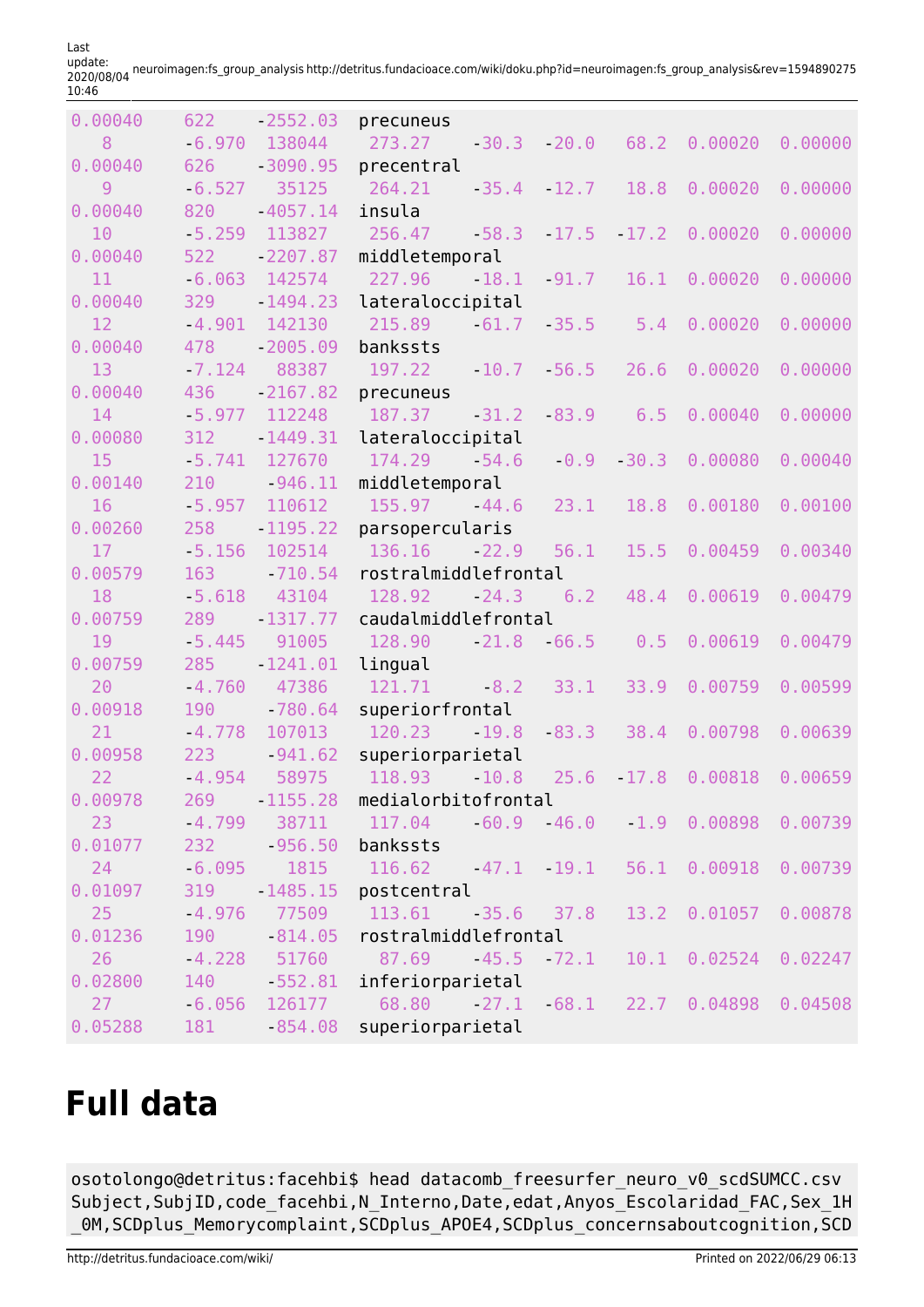plus feelingworsethancontemporarypeers,SCDplus informantcorroboratessymptoms ,SCDplus\_onset60Y,SCDplus\_onsetwithinlast5Y,SCDplus\_SUVRgt1.35,SCDplus\_SUVRg t1.45,SCDplus\_Total7,Q\_QSM\_JPO,SUVR,Centilod,APOE,COMPOSITE\_executive\_fluenc y ,COMPOSITE\_executive\_processing speed ,COMPOSITE\_executive\_attention ,COMPOSITE\_memory\_FNAME professions,COMPOSITE\_memory\_FNAME names ,COMPOSITES\_memory\_WMS ,COMPOSITE\_memory\_RBANS ,COMPOSITE\_gnosis,COMPOSITE\_praxis,COMPOSITE\_languge\_naming 1,/nas/data/subjects/facehbi\_0001,F001,20090806,11.12.2014,71,8,0,0,1,1,0,1, 1,1,0,0,5,39,0.973316491,-5.593250248,e3e4,-0.5748,-0.270392,-0.532514,-0.61 6904,0.876729,-0.453361,1.130826,0.168598,0.515105,-0.579091 2,/nas/data/subjects/facehbi\_0002,F002,20131084,11.12.2014,70,12,1,0,0,0,0,1 ,1,1,0,0,3,18,1.088375542,12.05680811,e3e3,0.849066,-0.703145,0.071122,0.912 43,0.399876,0.259093,1.048653,1.256325,0.515105,0.926364 3,/nas/data/subjects/facehbi\_0003,F003,20130456,18.12.2014,70,8,0,0,0,0,0,0, 1,1,0,0,2,19,0.961914381,-7.342333945,e3e3,-1.381163,1.677785,-1.150127,-1.0 24665,0.195343,-0.809587,1.426227,1.256325,-0.772658,-0.388182 4,/nas/data/subjects/facehbi\_0004,F004,20080130,18.12.2014,76,16,0,0,0,1,0,0 ,1,1,0,0,3,21,1.075781955,10.12495194,e3e3,-0.630893,-0.4805,-1.13615,-0.512 863,-0.622202,-0.152722,-0.907758,0.168598,-2.060421,0.164545 5,/nas/data/subjects/facehbi\_0005,F005,20141272,22.01.2015,68,20,1,0,0,0,1,1 ,1,0,0,0,3,29,0.95654587,-8.16586361,e2e3,1.256741,-0.549082,1.320324,0.7043 47,1.321653,0.630976,0.512283,0.168598,-2.060421,0.396364 6,/nas/data/subjects/facehbi\_0006,F006,20141107,15.01.2015,64,14,0,0,1,1,1,1 ,1,1,1,0,6,56,1.253344903,37.36310815,e3e4,1.002492,0.610598,0.688735,0.6106 31,-0.71047,0.116602,-0.507294,-0.91913,-2.060421,-0.039091 7,/nas/data/subjects/facehbi\_0007,F007,20080716,15.01.2015,59,19,1,1,0,1,0,0 ,0,0,1,1,2,15,1.504516347,75.89280769,e3e3,1.040233,0.70185,-0.518537,-0.204 993,0.311608,0.345995,-0.114041,-0.91913,-3.348184,0.090909 8,/nas/data/subjects/facehbi\_0008,F008,20131483,15.01.2015,55,16,0,0,0,1,0,1 ,0,1,0,0,3,72,0.897682014,-17.19557899,e3e3,-1.363541,0.552768,-0.532514,-0. 111277,0.980961,-0.781793,1.473992,-0.91913,0.515105,-0.439091 9,/nas/data/subjects/facehbi\_0009,F009,20141277,29.01.2015,67,16,0,0,0,0,0,0 ,1,1,0,0,2,18,1.033333445,3.613350513,e3e3,0.674792,0.532426,0.688735,-0.920 727,-0.826734,-1.110226,-1.451403,-0.91913,-0.772658,1.016462

osotolongo@detritus:facehbi\$ head -n 1 datacomb\_freesurfer\_neuro\_v0\_scdSUMCC.csv | sed 's/,/\n/g' | cat -n 1 Subject

- 2 SubjID
- 3 code\_facehbi
- 4 N\_Interno
- 5 Date
- 6 edat
- 7 Anyos\_Escolaridad\_FAC
- 8 Sex\_1H\_0M
- 9 SCDplus Memorycomplaint
- 10 SCDplus\_APOE4
- 11 SCDplus concernsaboutcognition
- 12 SCDplus feelingworsethancontemporarypeers
- 13 SCDplus\_informantcorroboratessymptoms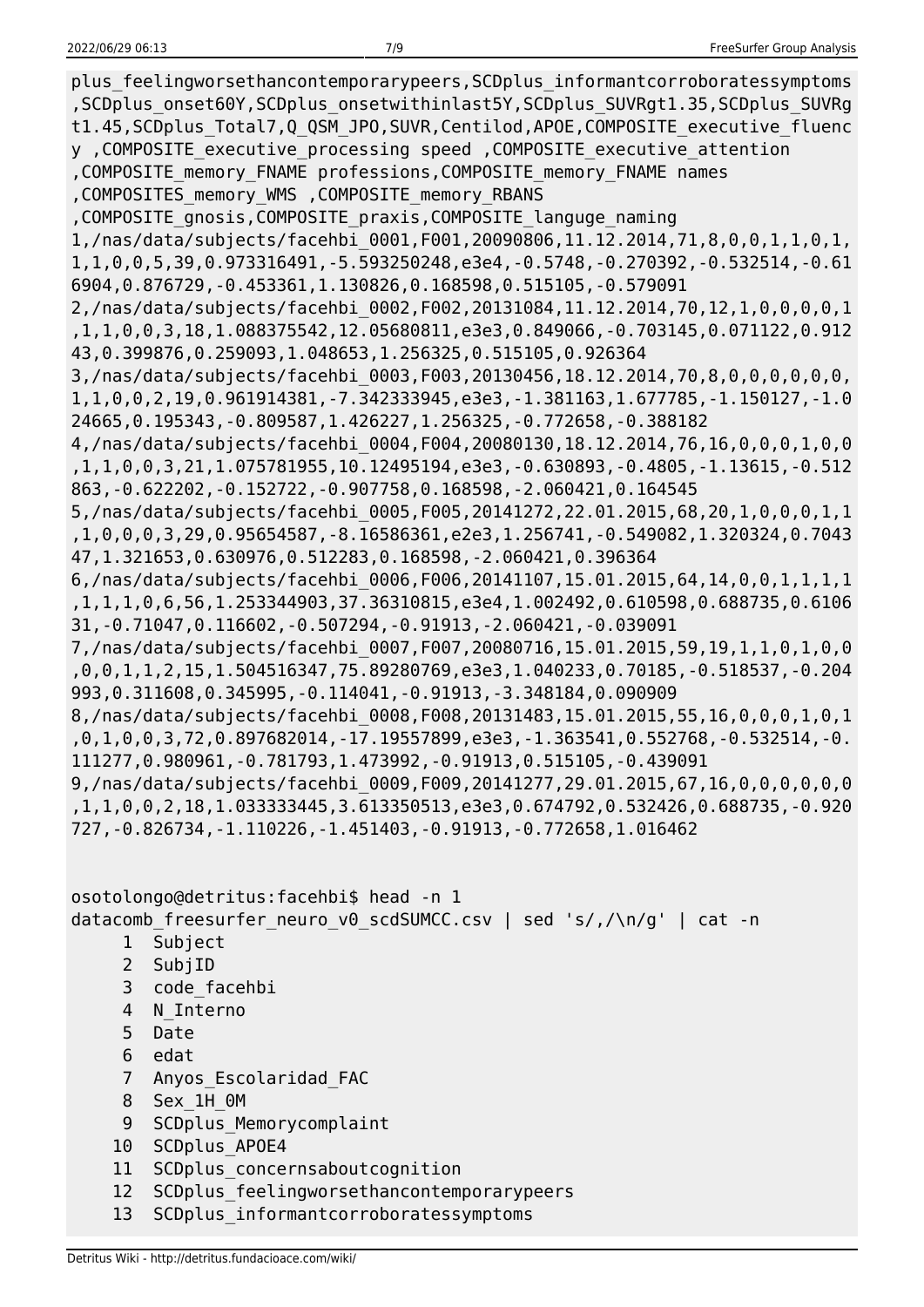| 14              |                                         |  |  |  |  |
|-----------------|-----------------------------------------|--|--|--|--|
|                 | SCDplus onset60Y                        |  |  |  |  |
| 15              | SCDplus onsetwithinlast5Y               |  |  |  |  |
| 16 <sup>1</sup> | SCDplus SUVRgt1.35                      |  |  |  |  |
| 17              | SCDplus SUVRgt1.45                      |  |  |  |  |
|                 | 18 SCDplus Total7                       |  |  |  |  |
| 19              | Q QSM JPO                               |  |  |  |  |
|                 | 20 SUVR                                 |  |  |  |  |
|                 | 21 Centilod                             |  |  |  |  |
|                 | 22 APOE                                 |  |  |  |  |
|                 | 23 COMPOSITE executive fluency          |  |  |  |  |
|                 | 24 COMPOSITE executive processing speed |  |  |  |  |
|                 | 25 COMPOSITE executive attention        |  |  |  |  |
| 26 <sup>2</sup> | COMPOSITE memory FNAME professions      |  |  |  |  |
| 27              | COMPOSITE memory FNAME names            |  |  |  |  |
| 28              | COMPOSITES memory WMS                   |  |  |  |  |
| 29              | COMPOSITE memory RBANS                  |  |  |  |  |
| 30              | COMPOSITE gnosis                        |  |  |  |  |
| 31              | COMPOSITE praxis                        |  |  |  |  |

32 COMPOSITE\_languge\_naming

Voy a tomar uno de los composites para probar,

```
osotolongo@detritus:facehbi$ awk -F"," {'print $2","$6","$7","$8","$23'}
datacomb_freesurfer_neuro_v0_scdSUMCC.csv | sed
's/.*\/facehbi_/facehbi_/;s/SubjID/Variables/;s/edat/age/;s/Anyos_Escolarida
d FAC/education/;s/Sex 1H 0M/gender/;s/COMPOSITE //;s/facehbi_\([^,]*\),/Inp
ut facehbi_\1 Main /; s/,/ /g' > executive_fluency_body.tsv
osotolongo@detritus:facehbi$ cat executive_fluency_header.txt
GroupDescriptorFile 1
Title FACEHBI executive fluency
Class Main
osotolongo@detritus:facehbi$ cat executive_fluency_header.txt
executive fluency body.tsv > executive fluency.fsgd
osotolongo@detritus:facehbi$ head executive_fluency.fsgd
GroupDescriptorFile 1
Title FACEHBI_executive_fluency
Class Main
Variables age education gender executive_fluency
Input facehbi 0001 Main 71 8 0 0.5748
Input facehbi_0002 Main 70 12 1 0.849066
Input facehbi_0003 Main 70 8 0 -1.381163
Input facehbi_0004 Main 76 16 0 -0.630893
Input facehbi_0005 Main 68 20 1 1.256741
Input facehbi_0006 Main 64 14 0 1.002492
osotolongo@detritus:facehbi$ cat comps.mtx
0 0 0 0 1
```
ahora empezamos,